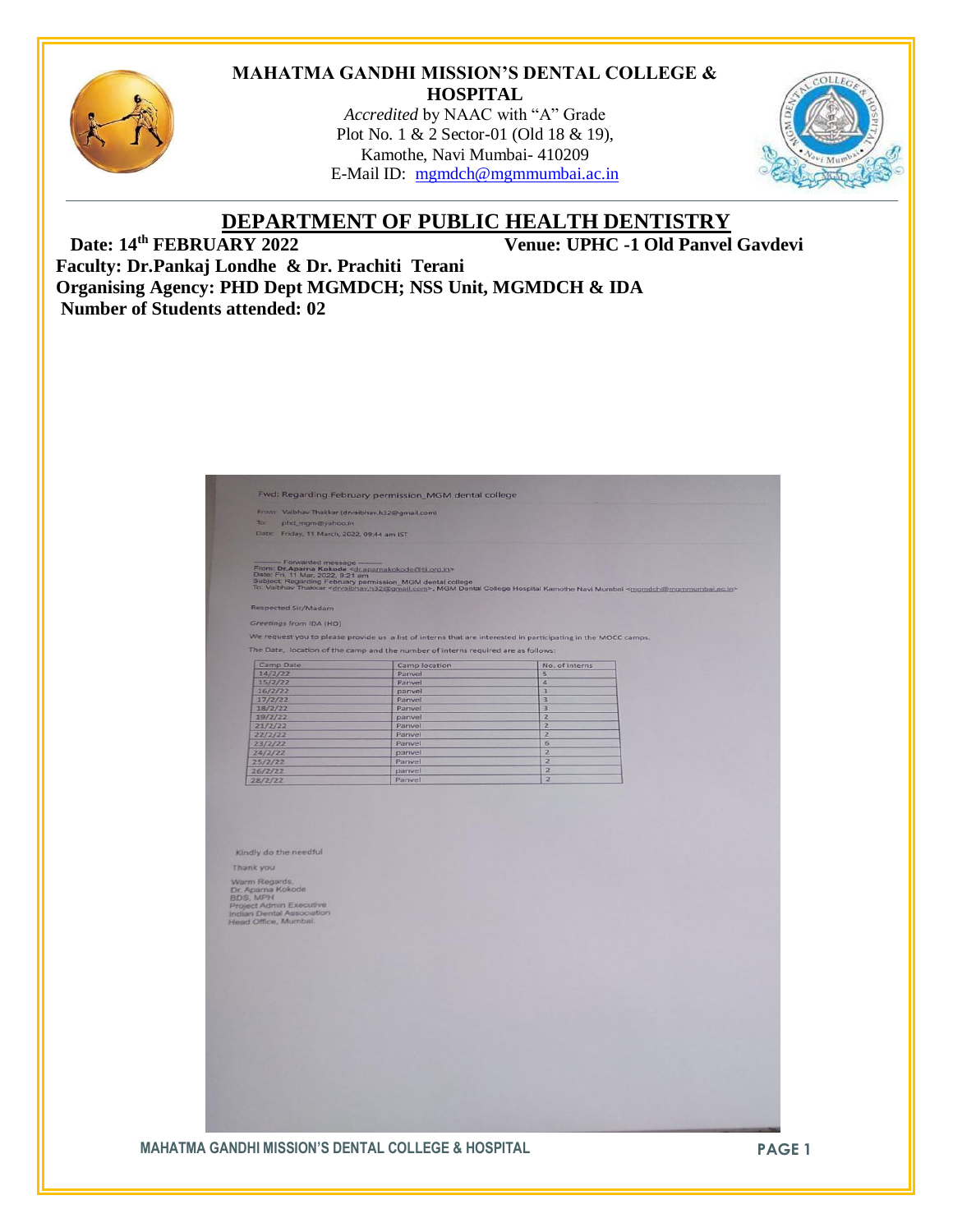## **Assessment of Oral Health Status and Treatment need of patients at UPHC -1 Old Panvel Gavdevi**

 MGM Dental College in association with IDA constantly takes efforts of extending the oral health care to the community. The oral care initiative was also extended to patients at **UPHC -1 Old Panvel Gavdevi** with the intention of creating awareness and providing oral health care to the patients. **Aim and objective:** 

- 1. To assess the oral health status of patients and to provide necessary Dental treatment.
- 2. To educate them and create awareness about oral health.

### **Method**:

A type III examination was carried out with the use of mouth mirror and probe in day light. All the patients were assessed for oral health status and were explained the need to get the problems corrected. The patients were made aware of the existing dental problems and preventive measures were explained.

**Observations:** A total of 10 patients were examined for various dental problems. Those requiring extensive treatment were referred to MGM Dental College and Hospital, Kamothe.

| <b>Condition</b> | No. of      | Percentage |
|------------------|-------------|------------|
|                  | individuals | $\%$       |
| Dental caries    |             | 47.7%      |
| Gingivitis       |             | 31.2%      |
| Missing          |             | 18.7%      |
| Malocclusion     |             | $6.2\%$    |

### **Oral health status:**



### **Interpretation and conclusion:**

 **Dental caries is the most common problem among the patients followed by gingivitis.**

**Oral health education and prevention strategies should be implemented in order to reduce the disease burden among these patients.**

 **Sign:**

**MAHATMA GANDHI MISSION'S DENTAL COLLEGE & HOSPITAL PAGE 2**